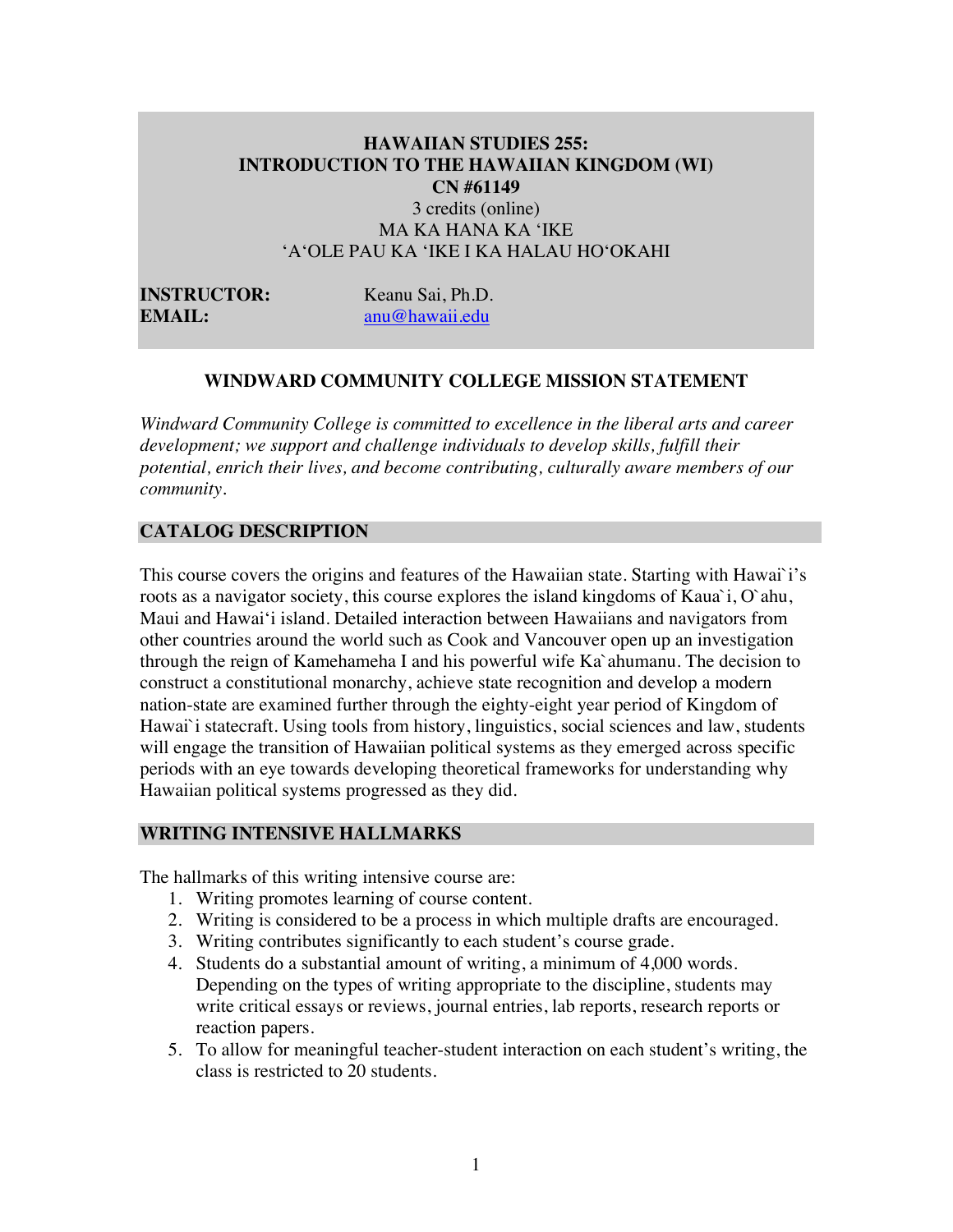#### **STUDENT LEARNING OUTCOMES**

The student learning outcomes for the course are:

- 1. The student will be able to identify and analyze key narratives, historical figures and events in the discovery and settlement of the Hawaiian Islands.
- 2. The student will be able to identify and analyze key historical figures and events in the formation and development of the Hawaiian nation and state through the  $19<sup>th</sup>$  century.
- 3. The student will be able to describe and analyze the historical interaction between Hawaiian and European values, ideas and technology as they relate to political systems.

# **COURSE TASKS AND ASSIGNMENTS**

# **METHODOLOGY:**

Students will be expected to complete the required readings and submit three "Review and Comment" assignments as noted in the course schedule. Grading is based on (20%) class participation and attendance, (30%) review and comment papers, and (50%) final paper. The class will be conducted in a seminar format and participation is required.

### **CONFERENCE:**

Students will meet with the instructor at least once (1) throughout the semester. The student may schedule additional conferences should they feel the need to meet with the instructor. For students off island conference can be made by Skype.

### **WRITING ASSIGNMENTS**:

"Review and Comment" assignments must be 4 pages in length and double-spaced with Chicago Style footnotes. Final papers will be 8 pages and double-spaced with Chicago Style footnotes. The total numbers of pages for the semester are 16 pages.

The Final paper should include:

- 1. Introduction. In the introduction you will provide some basic background on the topic you chose to write about and why it is important and interesting to you.
- 2. Thesis Statement. You'll need to provide a claim or argument that you want to assert as well as a basic outline of your paper. Example: "In this article, I will elaborate on the Larsen case and the actions taken by the parties since the Arbitral Award. I will then expound on the status of Hawai`i as a legal person and subject of international law, which firmly rests upon four fundamental elements: first, recognition of Hawai`i as an independent State; second, U.S. violation of Hawaiian State sovereignty on January 16, 1893; third, U.S. violation of Hawaiian neutrality during the Spanish-American War, 1898; and, fourth, U.S. violation of the International Law of Occupation to date. All four elements attribute to the continuity of the Hawaiian Kingdom as an independent State and provides the basis for the present legal dispute with the United States of America concerning the rights of Larsen––a Hawaiian national."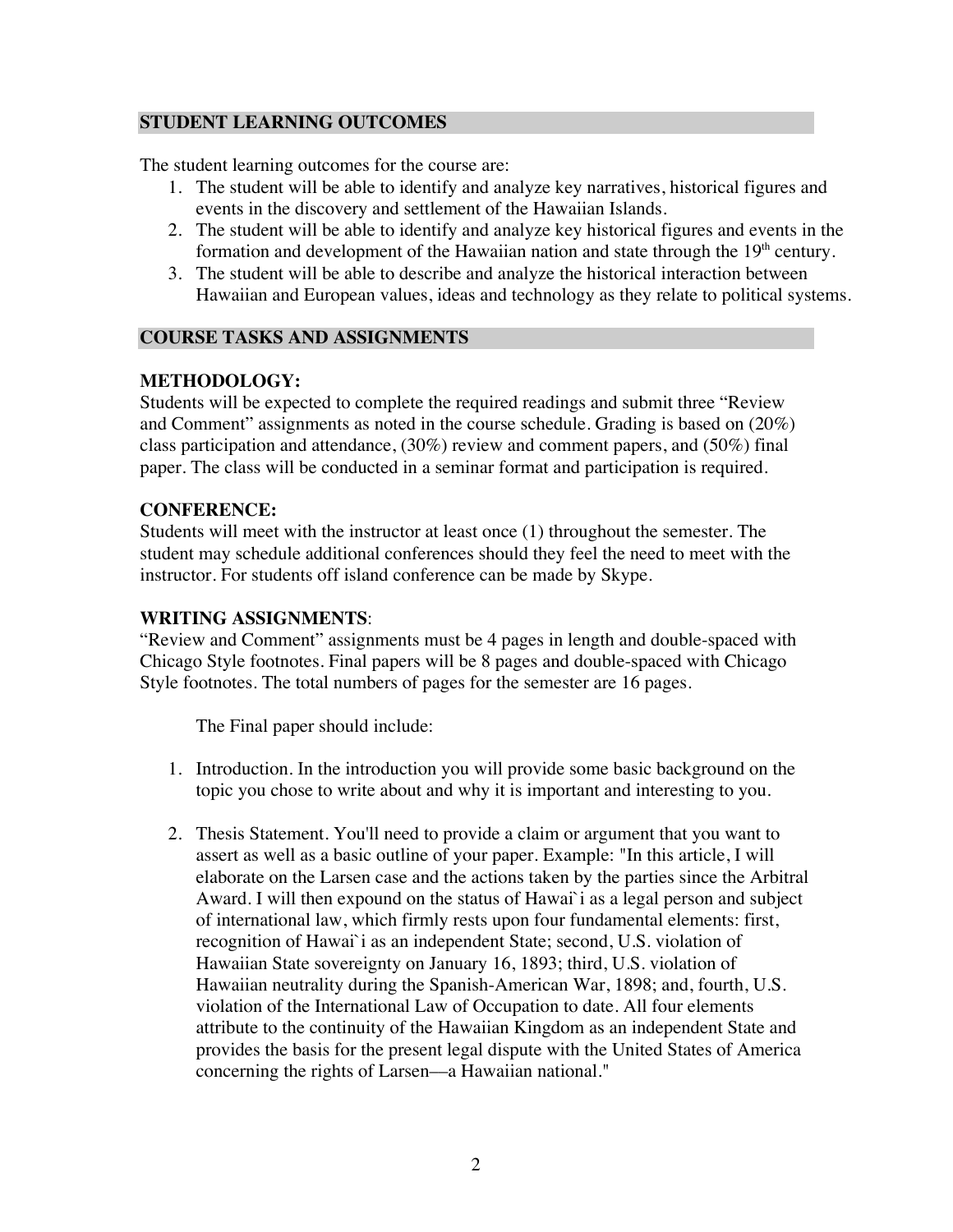- 3. Evidence & Discussion. Provide a logical and coherent discussion of your topic and cite sources.
- 4. Conclusion. Reiterate the significance of your argument and explain the relevancy of your argument in contemporary Hawai'i.

# **LEARNING RESOURCES**

# **Texts**

- Dr. Keanu Sai, "Ua Mau Ke Ea (Sovereignty Endures): An Overview of the Political and Legal History of the Hawaiian Islands," Pu'a Foundation, Honolulu, 2011. (\$55.00). Go online at: http://www.puafoundation.org/product/ua-mau-ke-easovereignty-endures-textbook/.
- David Keanu Sai, *Larsen Case: Lance Larsen vs. Hawaiian Kingdom*, Hochi, Honolulu (2003), accessible on Laulima

# **Articles**

- *Programme for Patriotic Exercises in the Public Schools*, Territory of Hawai'i Department of Public Instruction, 2-14 (1906), accessible on Laulima.
- "Hawai'i's Lesson to Headstrong California," William Inglis, Harper's Weekly, 226- 228 (1907), accessible on Laulima.
- "The Color of Nationality: Continuities and Discontinuities of Citizenship in Hawai'i," Doctoral Dissertation, Dr. Willy Kauai (2014), accessible on Laulima.
- "The Continuity of the Hawaiian State and the Legitimacy of the *acting* Government of the Hawaiian Kingdom," *Brief*, Dr. Keanu Sai (2012), accessible on Laulima.
- "Kuleana: Toward a Historiography of Hawaiian National Consciousness, 1780 2001," Dr. Kanalu Young, *Hawaiian Journal of Law and Politics* (2006), accessible on Laulima.
- "Ka Hoku o Osiania: Promoting the Hawaiian Kingdom as a Model for Political Transformation in Nineteenth-Century Oceania," Lorenz Gonschor, *Agents of Transcultuation* (2013), accessible on Laulima.

### **COURSE EXPECTATIONS**

Respect the class as a learning environment by:

- Positive engagement in discussions.
- Use of appropriate language.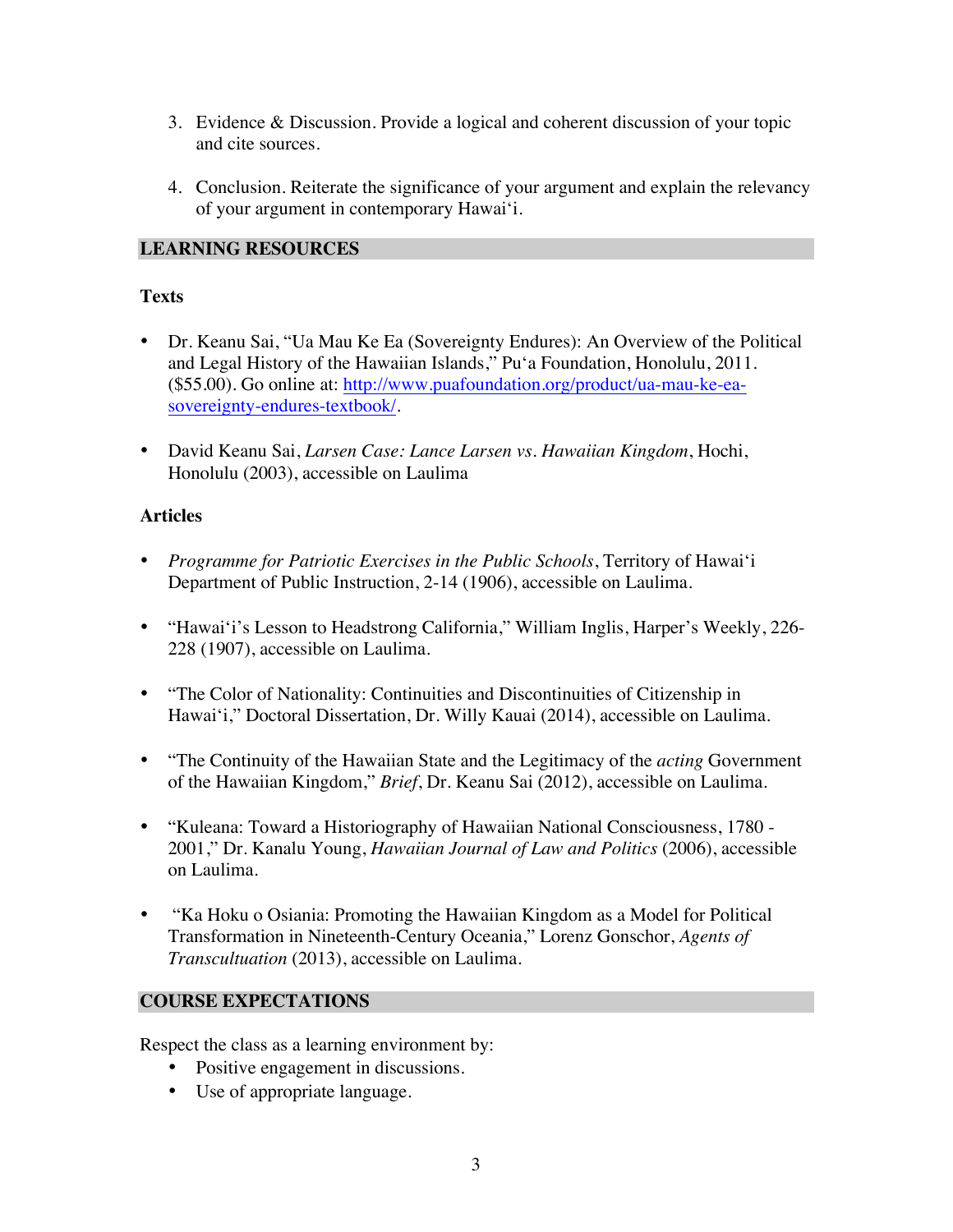- Respecting the opinion and experiences of others*.*
- Conferences with the instructor are mandatory.

#### **COURSE SCHEDULE**

### **Week #1 (Aug. 23 – 30)**—*Introduction to the course, expectations and format writing*

• Post Comment on Laulima discussion board

### **Week #2 (Aug. 30 – Sep. 6)**—*The Hawaiian Kingdom*

- WATCH ONLINE: "1893 Executive Agreements & Profound Impacts Today," https://vimeo.com/70049401.
- Post Comment on Laulima discussion board

### **Week #3 (Sep. 6 – 13)**—*Evolution of Absolute Authority (Part I)*

- READ: Pages 9-37, UA MAU KE EA: Sovereignty Endures, Dr. Keanu Sai (2011)
- Post Comment on Laulima discussion board

### **Week #4 (Sep. 13 – 20)**—*Government Reform (Part II)*

- READ: Pages 45-65, UA MAU KE EA: Sovereignty Endures, Dr. Keanu Sai (2011)
- **Sep. 21—Review and Comment due**

# **Week #5 (Sep. 20 – 27)**—*Hawaiian Diplomacy in the 19th century*

- READ: "Ka Hoku o Osiania: Promoting the Hawaiian Kingdom as a Model for Political Transformation in Nineteenth-Century Oceania" Gonschor (2013)
- WATCH ONLINE**:** Interview with Lorenz Gonschor online at: http://vimeo.com/101779537.
- Post Comment on Laulima discussion board

### **Week #6 (Sep. 27 – Oct. 4)**—*United States Seizure of the Hawaiian Islands (Part III)*

- READ: Pages 73-95, UA MAU KE EA: Sovereignty Endures, Dr. Keanu Sai (2011)
- WATCH ONLINE: "New Research in Hawaiian History: Christianity," https://vimeo.com/98727591
- Post Comment on Laulima discussion board

### **Week #7 (Oct. 4 – 11)**—*Occupation of the Hawaiian Kingdom (Part IV)*

- READ: Pages 103-127, UA MAU KE EA: Sovereignty Endures, Dr. Keanu Sai (2011); Territory of Hawai'i Department of Public Instruction, *Programme for Patriotic Exercises in the Public Schools*, 2-14 (1906); "Hawai'i's Lesson to Headstrong California," William Inglis, Harper's Weekly, 226-228 (1907)
- Post Comment on Laulima discussion board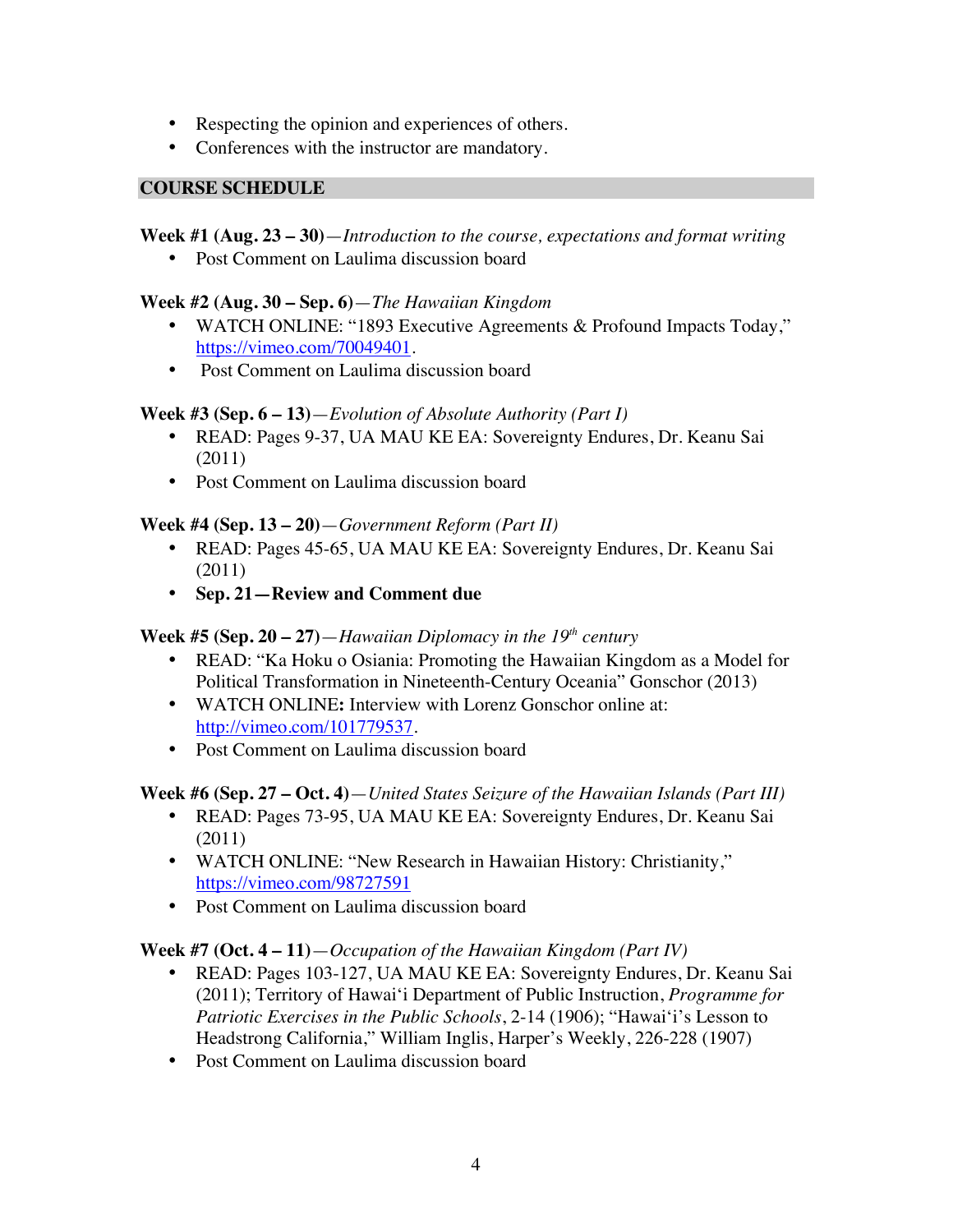#### **Week #8 (Oct. 11 – 18)**—*International Law: Presumption of Continuity*

- READ: Pages 1-27, "The Continuity of the Hawaiian State," Dr. Keanu Sai (2012).
- **Oct. 18—Review and Comment due**

### **Week #9 (Oct. 18 – 25)**—*Acting Government Established by Doctrine of Necessity*

- READ: Pages 27-52, "The Continuity of the Hawaiian State," Dr. Keanu Sai (2012).
- Post Comment on Laulima discussion board

### **Week #10 (Oct. 25 – Nov. 1)**—*International Proceedings*

- READ: *Larsen Case: Lance Larsen vs. Hawaiian Kingdom*, David Keanu Sai (2003)
- WATCH ONLINE: "Larsen v. Hawaiian Kingdom, Permanent Court of Arbitration," https://vimeo.com/17007826
- Post Comment on Laulima discussion board

# **Week #11 (Nov. 1 – 8)**—*Hawaiian Nationality*

- READ: Chapter 7 "The Color of Nationality: Continuities and Discontinuities of Citizenship in Hawai'i," Doctoral Dissertation, Dr. Willy Kauai (2014).
- Post Comment on Laulima discussion board

# **Week #12 (Nov. 8 – 15)**—*Hawaiians in Control or Colonialism*

- READ: "Mapping the Hawaiian Kingdom: A Colonial Venture?," Kamanamaikalani Beamer & Dr. Ka'eo Duarte, 2 *Hawaiian Journal of Law and Politics* 34-51 (2006)
- **Nov. 15—Review and Comment due**

### **Week #13 (Nov. 15 – 22)**—*Comparing Ka Lahui and the Acting Government*

- READ: "Ku'e and Ku'oko'a: History, Law, And Other Faiths," Dr. Jon Osorio, 1 *Hawaiian Journal of Law and Politics* 92-113 (2004)
- Post Comment on Laulima discussion board

### **Week #14 (Nov. 22 – 29)**—*What is "Hawaiian"*

- READ: "An Interdisciplinary Study of the Term 'Hawaiian'," Dr. Kanalu Young, 1 *Hawaiian Journal of Law and Politics* 23-45 (2004)
- WATCH ONLINE: "New Research in Hawaiian History: Color of Nationality," https://vimeo.com/93158706
- Post Comment on Laulima discussion board

### **Week #15 (Nov. 29 – Dec. 6)**—*Hawaiian National Consciousness*

• READ: "Kuleana: Toward a Historiography of Hawaiian National Consciousness, 1780 -2001," Dr. Kanalu Young, 2 *Hawaiian Journal of Law and Politics* 1-33 (2006)